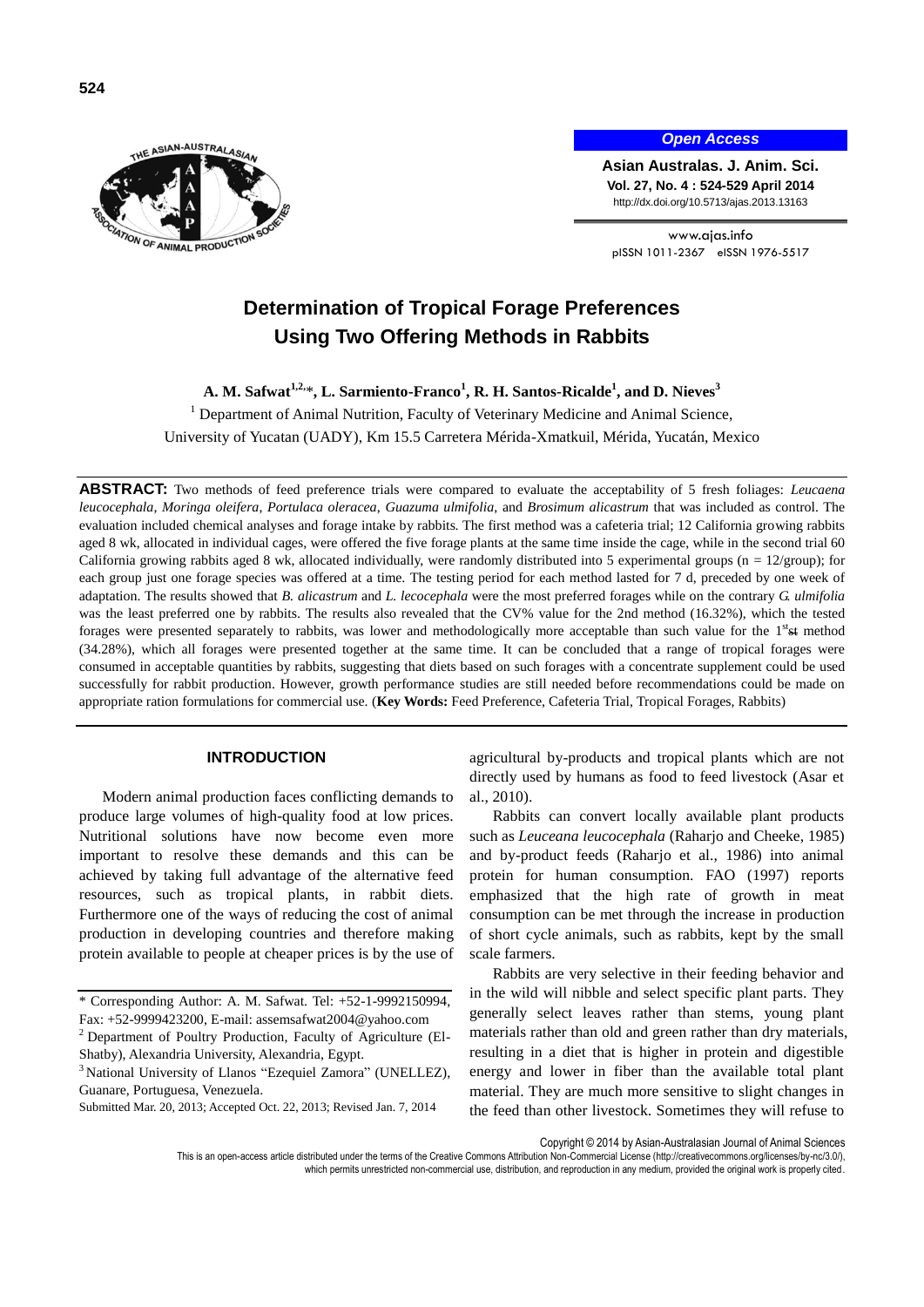accept a new diet and will starve for several days rather than even taste the new feed (McNitt et al., 1996). When an unusual diet was presented to rabbits, it was clearly rejected in a free-choice test, but it was consumed in a long-term single food test (De Blas and Wiseman, 2010).

Investigating the possible utilization of variety of forages as feedstuffs in rabbit diets is common and of particular importance in tropical countries. Little work has been conducted to evaluate the nutritive value of such plants, and most attempts have been focused on single or double forage evaluation.

This experiment consisted of comparing two different methods of cafeteria trial which were conducted to measure feed preferences of rabbits when they were fed different fresh forages either in a separate form or given them together.

# **MATERIALS AND METHODS**

# **Study site**

The study consisted of two trials which were carried out at the rabbit facility of the Faculty of Veterinary Medicine and Animal Science (FMVZ), University of Yucatan (UADY), Merida, Yucatan, Mexico. The climate is subhumid, with an average annual rainfall (highly variable) of 960 mm, and 6 to 7 months of dry period; the annual average temperature is  $26^{\circ}$ C. The daily average temperature is  $23^{\circ}$ C (max  $32^{\circ}$ C, min  $15^{\circ}$ C); while from March to September it is  $30^{\circ}$ C (max  $37^{\circ}$ C, min  $23^{\circ}$ C) as reported by Abou-Elezz et al. (2011).

#### **Animals and housing**

In the first trial, 12 unsexed growing California rabbits (8 wk of age and  $1,036\pm30$  g initial live weight on average) were allocated in individual cages  $(40\times60\times50$  cm). By the same way, 60 unsexed growing California rabbits, aged 8 wk and weighted on average  $1,079\pm50$  g were used in the second trial and were randomly divided into 5 groups each of 12 rabbits which were allocated in individual smaller cages ( $40\times40\times50$  cm) as just one forage was presented to the rabbits.

#### **Forage plants**

Five tropical forages were used in this experiment, the forage species were *Leucaena leucocephala*, *Moringa oleifera*, *Portulaca oleracea*, *Guazuma ulmifolia* and *Brosimum alicastrum*, this last one was included as control forage, due to previous feeding experience and chemical composition of this plant. Whole plants (stems and leaves) of *P. oleracea* were harvested at 16-true leaf stage, while fresh leaves of the other forages were harvested from trees (2 to 4-year-old, last harvest was 4 months before) growing at the FMVZ farm. The forages were fed fresh to the rabbits. The chemical analysis of the forages is shown in Table 2. Subsamples of each batch of forage material were taken, and oven-dried at 60°C until constant weight was attained to determine their dry matter contents.

# **The first trial**

The first trial lasted for 14 d; 7 d as an adaptation period and 7 d as a testing period (Somers et al., 2008). All the animals were fed on a commercial diet (the chemical composition of the commercial diet is presented in Table 1). Feed was restricted by 40 g concentrated feed, as digestible energy maintenance requirement, to force the rabbits to consume the rationed quantity of the forage feed and they were given free access to 5 species of green forage that were presented as a suspended band of every forage at the same time inside the cage two times a day (08:00 and 16:00 h). The locations of forages inside the cage were distributed in the same proportion. Initially 50 g of each species of forage was offered daily, and the feeding level of individual forage was increased by 10 g, when more than 85% of the forage consumed. Daily feed intake (feed added – refused) and forage dry matter intake  $(DM$  added  $-DM$  refused) were determined.

# **The second trial**

The second trial was also carried out for 14 d (7 d as an adaptation period and 7 d as a testing period). Rabbits were randomly divided into 5 equal groups; each group was included just one species of the forages as a suspended band inside the cage. Animals were fed on restricted commercial diet (40 g) and fresh forage was presented *ad libitum* two times a day. The DMI was determined and refusals were recorded daily.

#### **Chemical composition**

Proximate analysis of forage samples were carried out to determine the DM, CP, crude fiber (CF), ether extract (EE) and ash content according to AOAC (1995). NDF and

Table 1. Chemical composition of the concentrated commercial diet (% on DM basis)

| Measurement          | Concentrated diet |  |  |
|----------------------|-------------------|--|--|
| $DM$ (% as fed)      | 88.5              |  |  |
| CP.                  | 17.0              |  |  |
| Crude fiber          | 14.4              |  |  |
| Ether extract        | 2.2               |  |  |
| Ash                  | 7.5               |  |  |
| Calcium              | 1.06              |  |  |
| Available phosphorus | 0.63              |  |  |
| Methionine           | 0.42              |  |  |
| Lysine               | 0.9               |  |  |
| $DE$ (kcal/kg)       | 2,580             |  |  |
| DE:CP                | 151.76            |  |  |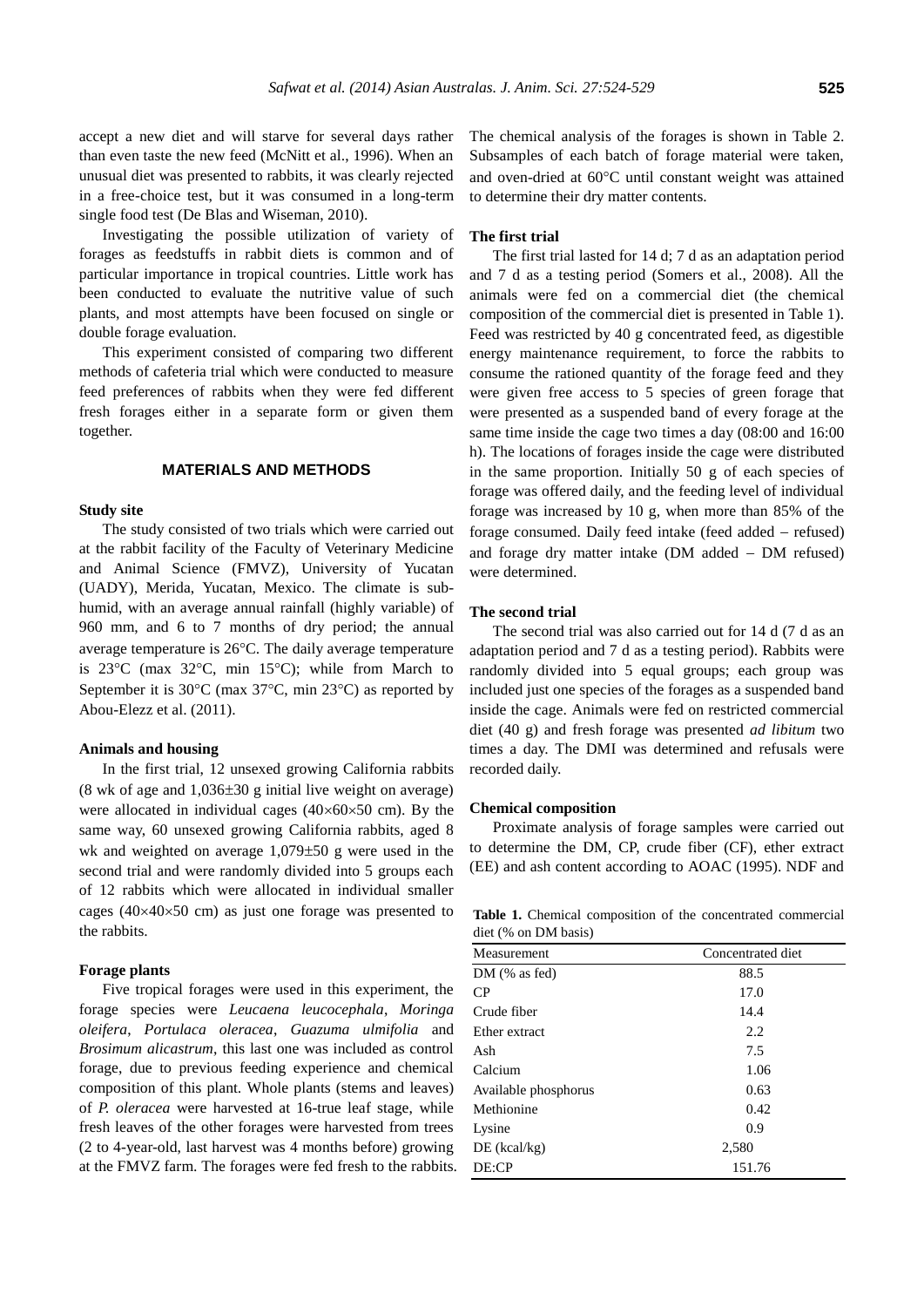| Forage               | DM            | As $g/100 g DM$ |       |            |            |      |       |                  |  |
|----------------------|---------------|-----------------|-------|------------|------------|------|-------|------------------|--|
|                      | $(\%$ as fed) | CP.             | CF    | <b>NDF</b> | <b>ADF</b> | ЕE   | Ash   | Condensed tannin |  |
| <b>B.</b> alicastrum | 42.50         | 14.07           | 14.65 | 36.00      | 28.80      | 3.24 | 11.75 | 0.96             |  |
| L. lecocephala       | 37.23         | 20.26           | 16.31 | 34.24      | 25.90      | 4.61 | 7.96  | 2.74             |  |
| M. oleifera          | 23.94         | 21.04           | 15.28 | 31.32      | 26.88      | 6.25 | 8.89  | 3.09             |  |
| P. oleracea          | 12.72         | 17.28           | 13.54 | 35.84      | 20.17      | 2.00 | 25.67 | 0.15             |  |
| G. ulmifolia         | 32.44         | 17.70           | 14.48 | 37.61      | 22.72      | 2.21 | 10.03 | 6.50             |  |

**Table 2.** Chemical composition of the studied forages (DM basis)

 $CF = Crude fibre$ .  $EE = Ethernet$  extract.

ADF were determined following the method of Van Soest et al. (1991). Tannin content was determined according to Makkar et al. (1995).

highest value.

**First trial**

# **Statistical analysis**

A completely randomized design was used. Data were analyzed using ANOVA, with PROC MIXED of SAS 9.2 Software (SAS Institute, Cary, North Carolina, USA). The application of the least significant ranges among different treatment means was done according to Duncan (1955). Treatment effects were considered significant at  $p \leq 0.05$ .

### **RESULTS**

Chemical analysis on a DM basis of forages is listed in Table 2. The highest protein content was observed with *M. oleifera* and *L. lecocephala*, while *B. alicastrum* has the lowest value; however that value provides the appropriate level to meet protein requirements for growing rabbits. Crude fiber content was also the highest for *L. lecocephala* and *M. oleifera* but it was the lowest in *P. oleracea*, although it is worthy to note that values of the fiber fractions (CF, NDF, ADF) for the studied forages are kept in limited range, which reduces possibility of causing differences in preference or acceptability due to the dietary fiber. In regard to condensed tannin content of the tested forages, it is clear that *P. oleracea* and *B. alicastrum* have the lowest condensed tannin content followed by *L. lecocephala* and *M. oleifera* while *G. ulmifolia* has the

Values regarding daily DMI of the different forages that offered at the same time are presented in Table 3. The data revealed that *L. leucocephala* was significantly ( $p = 0.001$ ) the highest forage consumed (25.66% of the total feed intake which consisted of forage and concentrated feed) followed by such *B. alicastrum*, *P. oleracea*, and *M. oleifera* (7.91%, 7.26%, and 6.83% of the total feed intake, respectively), however *G. ulmifolia* had the lowest consumption (2.13% of the total feed intake). The same trend was observed when the data expressed as g DM per kg metabolic BW. Although a slight difference appears when the data are expressed as relative intake of every forage to the total forage intake, that the highest consumption (p = 0.001) was for *L. leucocephala* followed by *B. alicastrum* and *P. oleracea* then *M. oleifera* in the same significant level with *P. oleracea*, while *G. ulmifolia* was significantly the lowest forage consumed.

#### **Second trial**

Data presented in Table 4 shows significant ( $p = 0.001$ ) differences among all treatment groups. In general, rabbits fed *B. alicastrum* have the highest forage intake (50.54% of the total feed intake) followed by such those fed *L. leucocephala* and *P. oleracea* (45.91% and 42.44% of the total feed intake, respectively) then came *M. oleifera* in the same significant level with *P. oleracea* (39.11% of the total

**Table 3.** DMI of the five forages when offered at the same time (n = 12 rabbits for each mean)

| Forages                 | <b>B.</b> alicastrum | L. leucocephala    | M. oleifera     | P. oleracea  | G ulmifolia    | <b>SEM</b> | p-value |
|-------------------------|----------------------|--------------------|-----------------|--------------|----------------|------------|---------|
| g DM/d                  | $6.30^{b}$           | $20.44^{\rm a}$    | $5.44^{b}$      | $5.78^{b}$   | $\tau c$       | 0.41       | 0.001   |
| g/kg <sup>0.75</sup> /d | $5.11^{b}$           | $16.57^{\circ}$    | $4.42^{b}$      | $4.68^{p}$   | $1.38^\circ$   | 0.34       | 0.001   |
| % DM/d                  | $16.32^{b}$          | $49.95^{\text{a}}$ | $14.37^{\circ}$ | $15.14^{bc}$ | $4.23^{\circ}$ | 0.64       | 0.001   |
|                         |                      |                    |                 |              |                |            |         |

a,b,c Letters in the same row with different superscripts are significantly different ( $p$ <0.05).

**Table 4.** DMI of the five forages offered separately  $(n = 12 \text{ rabbits}$  for each mean)

| Forages         | <b>B.</b> alicastrum | L. leucocephala | M. oleifera      | P. oleracea  | G. ulmifolia       | <b>SEM</b> | p-value   |
|-----------------|----------------------|-----------------|------------------|--------------|--------------------|------------|-----------|
| $g$ DM/d        | $40.87^{\rm a}$      | $33.95^{b}$     | $25.69^{\circ}$  | $29.49^{bc}$ | $19.69^{\circ}$    | 2.11       | 0.001     |
| $g/kg^{0.75}/d$ | $33.74^{\circ}$      | $27.73^{b}$     | $21.31^{\circ}$  | $23.61^{bc}$ | $16.79^{\circ}$    | 1.77       | 0.001     |
| $%$ DM/d        | $27.27^{\text{ a}}$  | $22.71^{b}$     | 17.13 $^{\circ}$ | $19.74^{bc}$ | 13.15 <sup>d</sup> | l.42       | $0.001\,$ |

a,b,c Letters in the same row with different superscripts are significantly different ( $p<0.05$ ).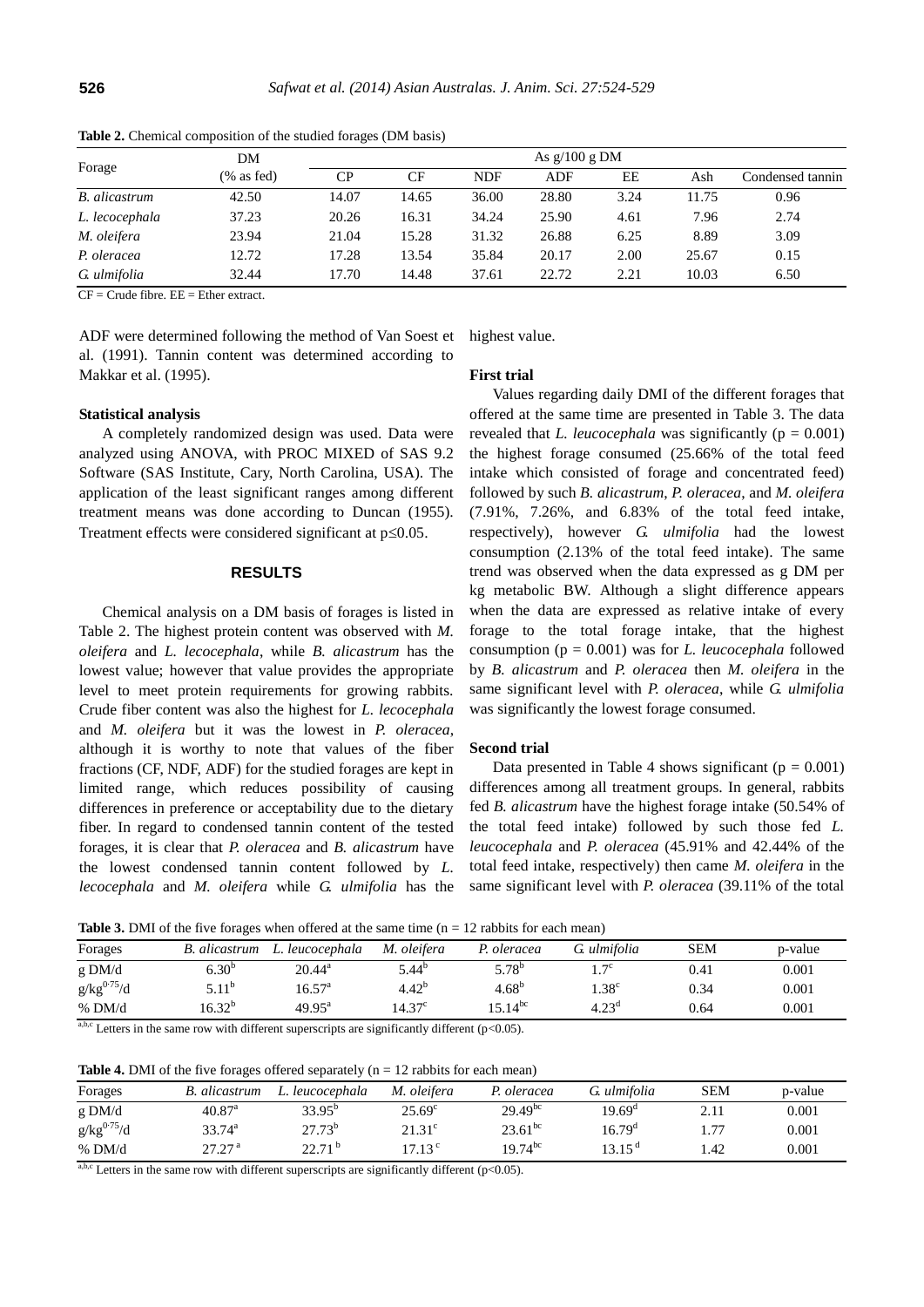feed intake), while the lowest forage intake value was obtained with rabbits fed *G. ulmifolia* (32.90% of the total feed intake). The same trend was obtained when the data expressed either as g DM per kg metabolic BW or as relative intake of every forage to the total forage intake.

Summarized in Table 5 the overall values of forage intake and the CV for both trials, show relatively higher CV values for the 1st trial than the 2nd trial; ranged from 25.55% to 51.30% with an average of 34.28% for this trial, when compared with the CV values of the 2nd trial which ranged from 15.34% to 17.26% with an average of 16.32%.

# **DISCUSSION**

It is worthy to note that chemical composition of forages may vary according to various factors such as climatic condition under which forage plants were grown, plant age as well as both soil type and fertility (Atawodi et al., 2008; Ayssiwede et al., 2010).

Results of chemical analysis of *B. alicastrum* and *G. ulmifolia* were nearly similar to findings of Lizarraga-Sánchez (2000) being 41.8% and 32.4% for DM, 16.9% and 15.5% for CP, 28.8% and 25.9% for ADF, 11.6% and 10.9% for Ash, respectively. Also, results of chemical analysis of *L. leucocephala* and *M. oleifera* were globally similar to those of Abou-Elezz et al. (2011) being 23.61% and 19.76% for CP, 40.38% and 44.42% for NDF, 25.69% and 27.11% for ADF, 8.27% and 9.61% for Ash, respectively. However, the value of CP for *P. oleracea* was observed to be lower than that published by Abaza et al. (2010) being 30.41%, although it was nearly the same value for CF being 12.81% as found by the same authors. Values of condensed tannin for *L. leucocephala*, *M. oleifera*, and *B. alicastrum* are nearly similar to findings of Mutayoba et al. (2011) and Lizarraga-Sánchez (2000) being 2.35%, 2.83%, and 0.7%, respectively although the value of *G. ulmifolia* was higher than that published by Lizarraga-Sánchez (2000) being 1.8%.

Concerning the forage preference, it is observed that the results obtained from the two trials are almost similar where *B. alicastrum* and *L. leucocephala* were the forage plants

**Table 5.** Forage DMI ( $g/d$ ) and CV% for each trial ( $n = 12$  rabbits for each trial)

| Forages              | Trial 1           | CV(%) | Trial 2            | CV(%) |
|----------------------|-------------------|-------|--------------------|-------|
| <b>B.</b> alicastrum | $6.30^{b}$        | 27.32 | 40.87 <sup>a</sup> | 15.34 |
| L. leucocephala      | $20.44^{\rm a}$   | 38.46 | $33.95^{b}$        | 16.09 |
| M. oleifera          | $5.44^{b}$        | 28.77 | $25.69^{\circ}$    | 17.26 |
| P. oleracea          | $5.78^{b}$        | 25.55 | $29.49^{bc}$       | 16.24 |
| G. ulmifolia         | 1.70 <sup>c</sup> | 51.30 | $19.69^{\rm d}$    | 16.67 |
| Average              |                   | 34.28 |                    | 16.32 |

a,b,c Letters in the same column with different superscripts are significantly different ( $p<0.05$ ).

most preferred by rabbits, and then *P. oleracea* and *M. oleifera* had a moderate preference level, meanwhile; *G. ulmifolia* was the least preferred one. In accordance with the present results, Nieves et al. (2004) found that diets containing 30% or 40% *Leucaena leucocephala* leaf meal were more palatable than diets containing the same levels of *Arachis pintoi* meal.

The high water content in *P. oleracea* and *M. oleifera* probably affected intake negatively. Arias et al. (2003) reported that the greatest disadvantage of foliages used as feeds is the low DM content, resulting in low DMI. The DM content can be improved by drying the foliages before feeding. On the other hand, the low preference of *G. ulmifolia* by rabbits was probably due to the high amount of anti-nutritional factors, such as condensed tannins in this plant (6.5%), since the higher tannin content in a plant the less is its dry matter intake. The negative effects of tannins on intake and digestion are attributed to reduce palatability/intake, digestibility, nutrient availability, and weight gain (Silanikove et al., 1996; Rogosic et al., 2008). Tannins tend to decrease diet digestibility through their ability to bind with proteins and other materials, resulting in decreased diet intake (Chang et al., 1998; Al-Mamary et al., 2001). In this regard Mashamaite et al. (2009) reported that 4% is the acceptable level of tannins in rabbit feeds without negative effects on intake and digestibility.

The amounts of total protein intake were measured for both trials as g protein consumed of forage/s plus g protein consumed of concentrated feed/rabbit/d. The value of total protein intake for the 1st trial was relatively high (14.27 g/rabbit) compared to the amounts of total protein intake for the 2nd trial; that were 13.68, 12.55, 12.21, 11.90 and 10.27 g/rabbit for *L. leucocephala*, *B. alicastrum*, *M. oleifera*, *P. oleracea*, and *G. ulmifolia*, respectively. Current results of protein intake confirmed the findings of Thu and Dong (2008) who found that the total crude protein intake for growing rabbits fed on various levels of fresh *Spophocarpus scandén* with concentrated feed ranged from 10.9 to 15.0 g/d.

Regarding the total fiber intake (g CF consumed of forage/s+g CF consumed of concentrated feed/rabbit/d), it was found that rabbits of the 1st trial recorded slightly high value of total fiber intake which was 11.87 as compared to the total fiber intake of the 2nd trial which were 11.75, 11.30, 9.69, 9.75, and 8.6 for *B. alicastrum*, *L. leucocephala*, *M. oleifera*, *P. oleracea*, and *G. ulmifolia*, respectively. These results of fiber intake were consistent of that reported by Supharoek et al. (2007) which was 11.5 g/d for growing rabbits fed different forages together with concentrated feed.

In the 1st trial, the forage DMI varied much (5.44 to 20.44 g/d) as a result of this strategy, when all of the five forages were presented to the animals at the same time, consequently the consumption of one forage species will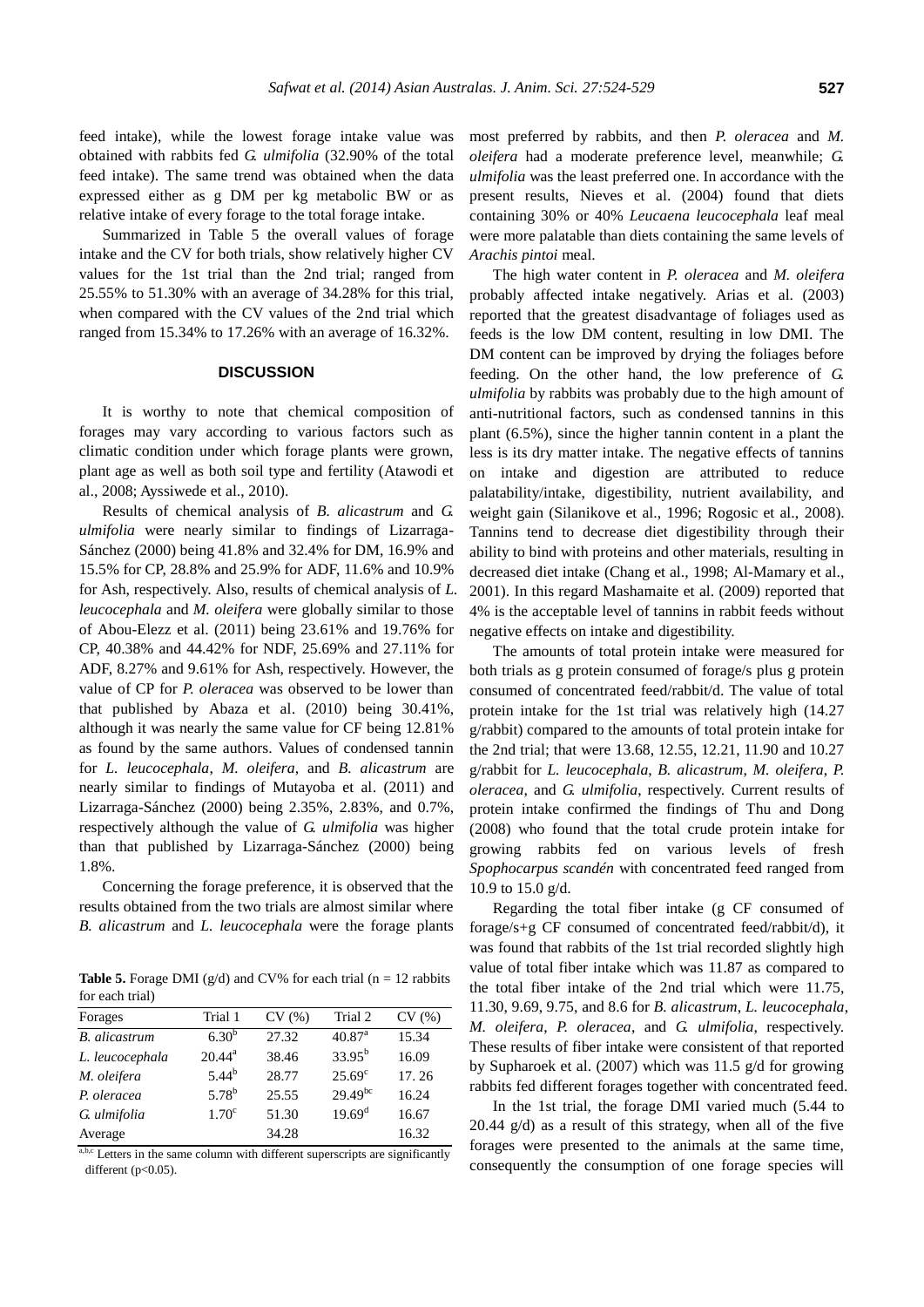affect the quantity consumed of the other forages, since the capacity of the stomach is constant. While on the contrary that did not happen in the 2nd trial, when just one forage was presented to every group of rabbits, due to the lack of forage competition on the gastrointestinal tract capacity. A similar result was observed by Dong and Thu (2012) who indicated that daily intake of forages was significantly higher and with low variance in a separate feeding method than in a mixed feeding method, the explanation was that the rabbits have high feed selection characteristics thus feeds offered separately stimulated them to consume more feed.

The recommendations deal with feeding/nutrition experiments in rabbits ranged the CV values for feed intake between 11% and 22% as reported by Fernández-Carmona et al. (2005). The CV value of the 2nd trial (16.32%) agreed with that finding, however the value of the 1st trial (34.28%) was observed to be higher than the range reported above, although the latter reflects the additive biological interactions among the forage plants consumed by rabbits in the course of this trial. This theory was reported by Ross and Max Shelton (1994) that some forage plants contain anti-nutritive factors which adversely affect nutritive value, but the combination between two or more plants could be inhibit the adverse effect of each others.

# **CONCLUSION**

This study has shown that the findings of both trials were almost similar; however the method of presenting the forages separately to rabbits is methodologically more accurate than presenting them all together, although the latter is one of the more realistic methods to indicate voluntary feed preference. It can be also concluded that a range of tropical forages were eaten in acceptable quantities by rabbits, suggesting that diets based on such forages with a concentrate supplement could be used successfully for rabbit production. Nevertheless, this study was conducted over short period and longer-term studies, which examine growth performance as well, are needed before recommendations could be made on appropriate ration formulations for commercial use.

# **ACKNOWLEDGEMENT**

This research work was partially funded by the scholarship awarded to the first author by the government of Mexico through the Ministry of Foreign Affairs (SRE).

#### **REFERENCES**

Abaza, I. M., M. A. Shehata, and A. M. Abbas. 2010. Nutritional and biological evaluation of *portulaca oleracea* (purslane) as untraditional protein source in feeding growing rabbits. Egyptian J. Nutr. Feed. 13:149-163.

- Abou-Elezz, F. M. K., L. Sarmiento-Franco, R. Santos-Ricalde, and F. Solorio-Sanchez. 2011. [Nutritional effects of dietary](http://ediciones.ica.edu.cu/index.php/CJAS/article/view/137)  inclusion of *[Leucaena leucocephala](http://ediciones.ica.edu.cu/index.php/CJAS/article/view/137)* and *Moringa oleifera* leaf [meal on Rhode Island Red hens' performance.](http://ediciones.ica.edu.cu/index.php/CJAS/article/view/137) Cuban J. Agric. Sci. 45:163-169.
- Al Mamary, M., A. Molham, A. Abdulwali, and A. Al-Obeide. 2001. *In vivo* [effect of dietary sorghum tannins on rabbit](http://www.sciencedirect.com/science/article/pii/S0271531701003347)  [digestive enzyme and mineral absorption.](http://www.sciencedirect.com/science/article/pii/S0271531701003347) Nutr. Res. 21:1393- 1401.
- AOAC. 1995. Official methods of analysis. 16th Ed. Association of Official Analytical Chemists. Washington, DC.
- Arias, L., J. Contreras, H. Losada, D. Grande, R. Soriano, J. Vieyra, J. Cortes, and J. Rivera. 2003. [A note on the chemical](http://www.lrrd.cipav.org.co/lrrd15/2/aria152.htm)  composition and *in vitro* [digestibility of common vegetables](http://www.lrrd.cipav.org.co/lrrd15/2/aria152.htm)  [utilised in urban dairy systems of the east of Mexico City.](http://www.lrrd.cipav.org.co/lrrd15/2/aria152.htm) Livest. Res. Rural Dev. 15(2). http://www.lrrd.cipav. org.co/lrrd15/2/aria152.htm Accessed January 21, 2014.
- Asar, M. A., Mona Osman, H. M. Yakout, and A. Safoat. 2010. Utilization of corn-cob meal and faba bean straw in growing rabbits diets and their effects on performance, digestibility and economical efficiency. Egypt. Poult. Sci. 30:415-442.
- Atawodi, S. E., D. Mari, J. C. Atawodi, and Y. Yahaya. 2008. Assessment of *[Leucaena leucocephala](http://www.aseanbiotechnology.info/Abstract/21029959.pdf)* leaves as feed [supplement in laying hens.](http://www.aseanbiotechnology.info/Abstract/21029959.pdf) Afr. J. Biotechnol. 7:317-321.
- Ayssiwede, S. B., A. Dieng, C. Chrysostome, W. Ossebi, J. L. Hornick, and A. Missohou. 2010. [Digestibility and metabolic](http://www.pjbs.org/ijps/fin1772.pdf)  [utilization and nutritional value of](http://www.pjbs.org/ijps/fin1772.pdf) *Leucaena leucocephala* [\(Lam.\) leaves meal incorporated in the diets of indigenous](http://www.pjbs.org/ijps/fin1772.pdf)  [seneghal chickens.](http://www.pjbs.org/ijps/fin1772.pdf) Int. J. Poult. Sci. 9:767-776.
- Chang, K. T., T. Y. Wong, C. L. Wei, Y. W. Huang, and Y. Lin. 1998. [Tannins in human health:](http://www.tandfonline.com/doi/abs/10.1080/10408699891274273#.Ut5TD9LV-Hs) a review. Crit. Rev. Food Sci. Nutr. 38:421-464.
- De Blas, J. C. and J. Wiseman. 2010. Nutrition of the rabbit. 2nd. CABI Publishing, Wallingford, UK. pp. 243-245.
- Dong, T. K. N. and V. N. Thu. 2012. Effect of mixed or separate feedings and ration of *Centrocema pubescens* and Para grass on feed utilization, nutrient digestibility and growth performance of crossbred rabbits. In: Livestock-Based Farming Systems, Renewable Resources and the Environment (Ed. R. Preston and S. Southavong). Proceedings of the International Conference; 2012 June 6-9; Dalat, Vietnam.
- Duncan, D. B. 1955. [Multiple range and multiple test.](http://www.jstor.org/discover/10.2307/3001478?uid=3738392&uid=2&uid=4&sid=21103304999497) Biometrics 11:1-42.

FAO. 1997. FAOSTAT Statistical Database.

- Fernández-Carmona, J., E. Blas, J. J. Pascual, L. Maertens, T. Gidenne, G. Xiccato, and J. García. 2005. [Recommendations](http://ojs.cc.upv.es/index.php/wrs/article/view/516/503)  [and guidelines for applied nutrition experiments in rabbits.](http://ojs.cc.upv.es/index.php/wrs/article/view/516/503) World Rabbit Sci. 13:209-228.
- Lizarraga-Sánchez, H. L. 2000. Evaluación forrajera de cinco árboles nativos durante las lluvias en Yucatán. MSc. Thesis. FMVZ-University of Yucatán, México. p. 99.
- Makkar, H. P. S., M. Blümmel, and K. Becker. 1995. [Formation of](http://journals.cambridge.org/action/displayAbstract?fromPage=online&aid=896024)  [complexes between polyvinily pyrorolidones or polyethylene](http://journals.cambridge.org/action/displayAbstract?fromPage=online&aid=896024)  [glycols and their implication in](http://journals.cambridge.org/action/displayAbstract?fromPage=online&aid=896024) gas production and true [digestibility](http://journals.cambridge.org/action/displayAbstract?fromPage=online&aid=896024) *in vitro* techniques. Br. J. Nutr. 73:897-913.
- Mashamaite, L., J. W. Ng'ambi, D. Norris, L. R. Ndlovu, and C. A.